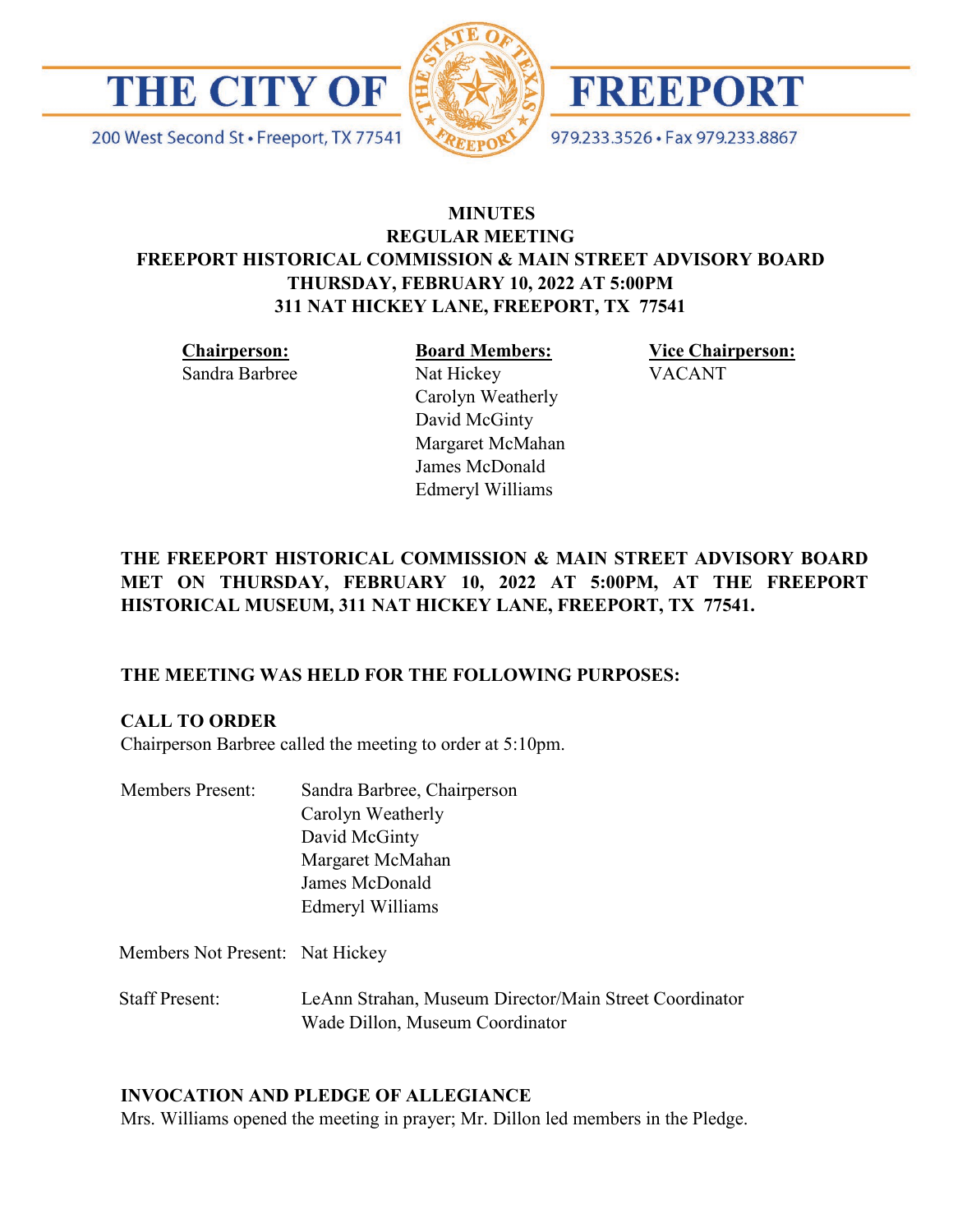### **1. Staff Announcements**

#### **i. Board Member Updates (Strahan)**

Ms. Strahan announced two vacant positions currently on the Board, one available from the departure of Amanda Petty and most recently with the resignation of Brenda George due to an increase of commitments. Discussion ensued regarding the need for representation of the predominately Hispanic population and millennials to inspire the next generation to carry forward with our local history. Ms. Strahan reached out to a young lady who works for Amtex Insurance who is interested in becoming a member if her schedule allows.

Mrs. Barbree inquired about obtaining the financial disclosure form. Ms. Strahan advised that is available for download from the city's website.

#### **ii. Main Street Update (Strahan)**

Ms. Strahan presented the tentative schedule of events for the TMSP Resource Team visit and possible dates for the three-day visit. She explained it would be advantageous to have their visit coincide with the regular Freeport City Council meeting and asked the Board to report any conflicts April 4-6. If necessary, we could also consider the second week of April as an alternative. Mr. McGinty asked that we let him know the time frame so that he may work with EDC to participate.

Ms. Strahan reported that she had attended the annual THC Real Places conference in Austin. Attendance was disappointing due to the freeze, and many of the segments were canceled as guest speakers were unable to travel to the conference.

#### **iii. Departmental Operations (Strahan)**

#### **a. Department Restructure**

Ms. Strahan reported that the Culture, Recreation & Tourism department was dissolved, so going forward our staff responsibilities include the museum, Main Street, and downtown events only. Rentals are no handled at the Freeport Recreation Center.

### **b. Upcoming Training Opportunities**

Mr. Dillon is scheduled to attend the upcoming Texas Association of Museums (TAM) conference in March.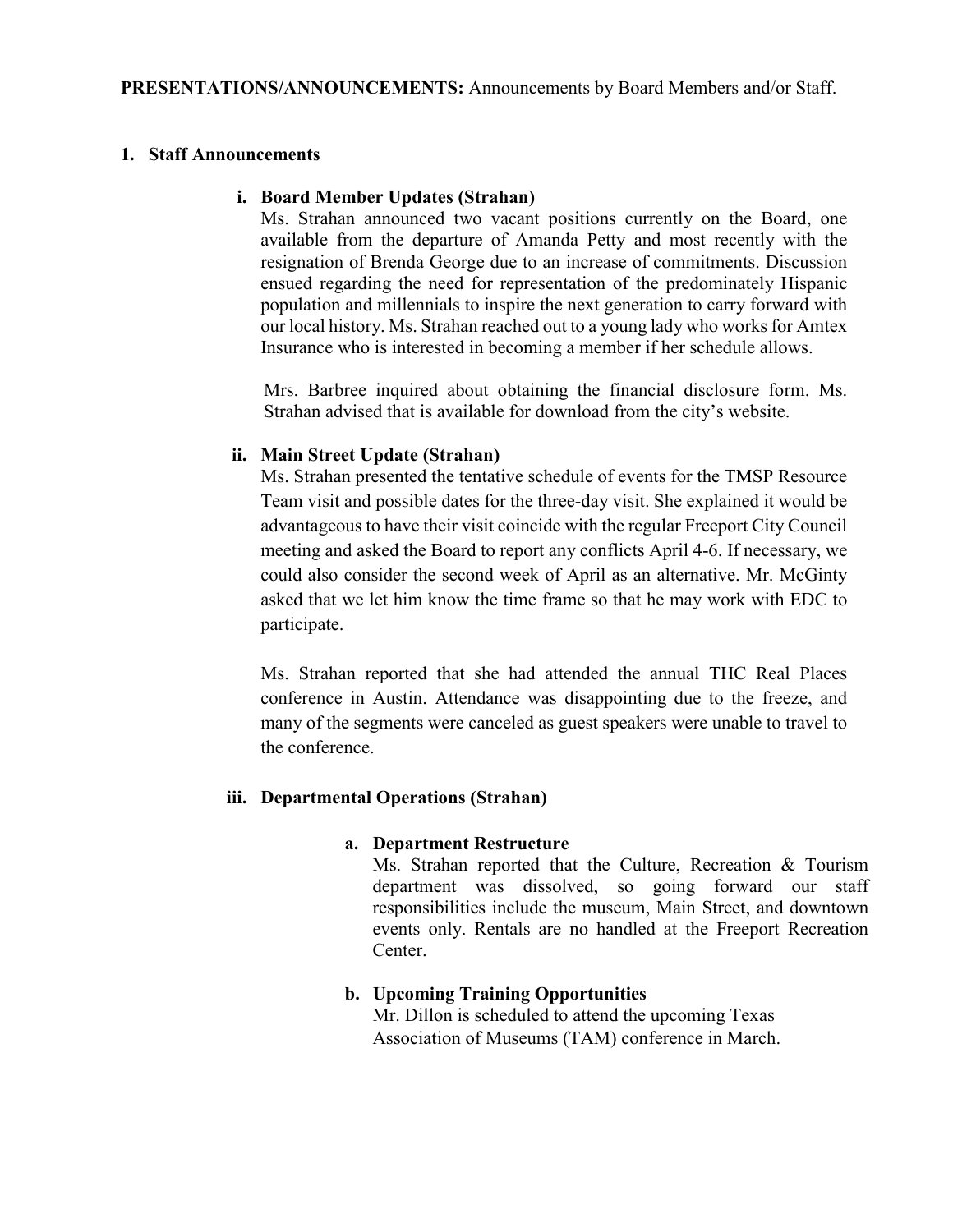### **c. Recent Exhibits/Events**

Mr. Dillon reported that the Remember in Freeport, TX When...event was a success bringing a total of \$422 in donations over two days, largely thanks to the generosity of Lester DeMarco who donated all of his book proceeds.

He announced our upcoming March event, Enduring East End, which honors Freeport's vibrant East End community. Lila Mae Lloyd has agreed to be the guest speaker. Ms. Weatherly commented that there had been a great article on East End leading up to our exhibit.

### **iv. Renaming of Research Library (Dillon)**

In honor of the contributions of Nat Hickey and Dan Kessner, every third Friday in January was proclaimed to be Freeport History Day. In addition, the research library was formally named after Mr. Dan Kessner.

**2. Board Member Announcements -** None

### **BUSINESS – REGULAR SESSION:**

**3. Consideration and possible action to approve meeting minutes from November 18, 2021.**  With a motion by Ms. McMahan and a second by Ms. Williams, the minutes from the November 18, 2021 meeting were unanimously approved.

# **WORK SESSION:**

# **4. Museum Improvements**

### A. **Texas Navy Room Exhibit**

Mr. Dillon is working on new interpretive panels for the room. Adhesive issues with the new tile have been addressed, new track lighting was installed, and we received a \$5,000 donation from Pat Flynn, former Freeport resident, to help with the Texas Navy Room.

### B. **Wilma Exhibit**

Ms. Strahan met with Amanda Danning to receive the three 3-D printed facial reconstructions. Discussion ensued on the finish of the 3-D print models to make her appear more life-like.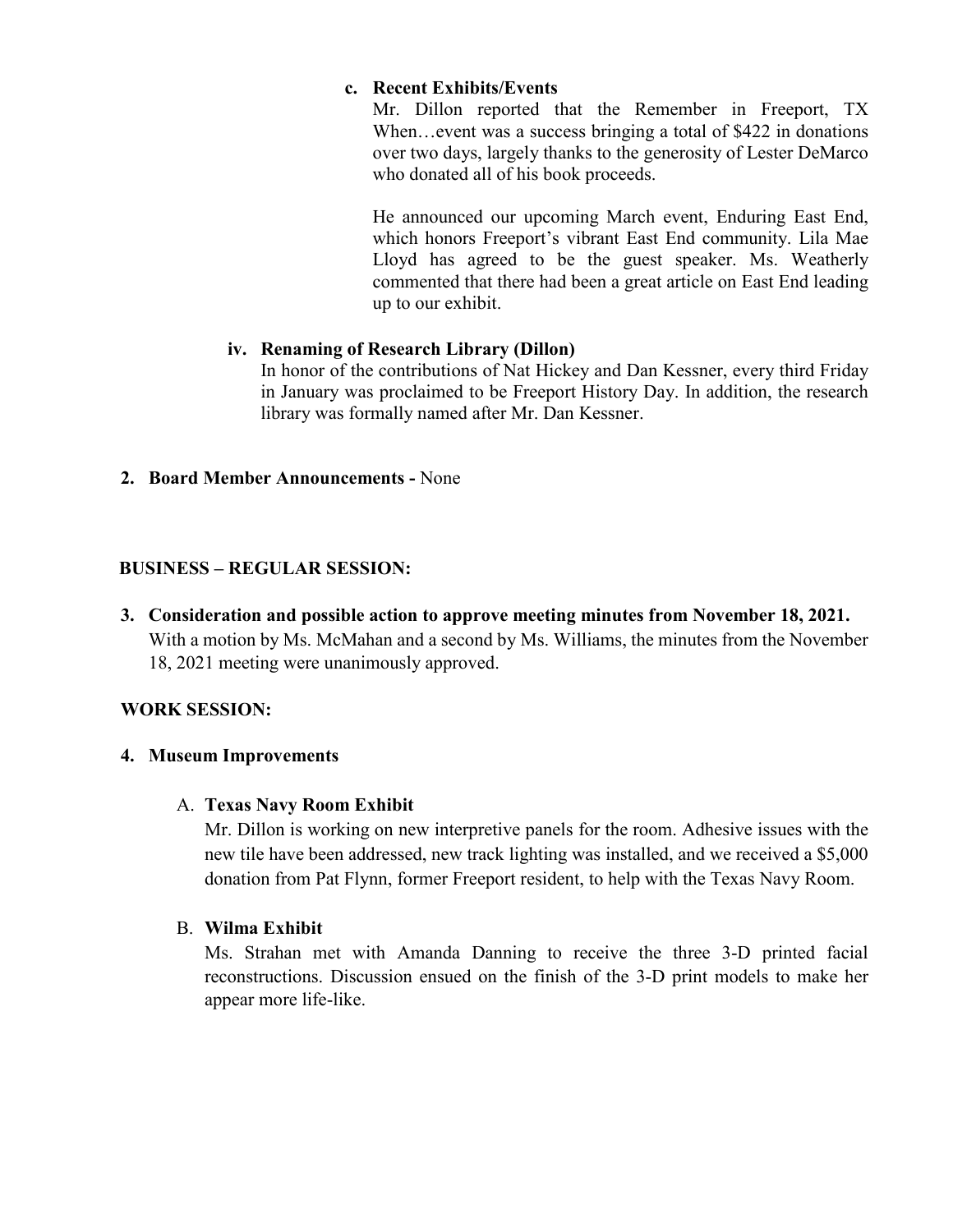#### C. **Storm Damage/Repairs**

Mr. Dillon updated the Board on the installation/completion of the new metal doors in the theater, new fence and gates, and theater floor repairs.

### D. **Security Updates**

Mr. Dillon updated the Board on the installation of two new security cameras, as well as updates to existing hardware.

### E. **Visitor Center**

Mr. Dillon presented the Board with a concept for expanding the museum to include the old college space, including updated classrooms to use for storage and multipurpose/Main Street offices. Future discussion will include a recommendation to City Council on future plans for expansion.

Mr. McDonald suggested a sponsorship program, highlighting museum sponsors on a wall plaque.

# **5. Seasonal Events (Strahan)**

# **i. Mardi Gras Festival – February 26, 2022**

Ms. Strahan suggested that Board members arrive at St. Mary's Star of the Sea by 11:00am on event day. Additionally, she gave a breakdown as to the structure of the Mardi Gras festivities including the gumbo cookoff, king caked eating contest, etc.

Mrs. Barbree asked how much the king cakes cost. Ms. Strahan reported she anticipated no more than \$200, and Mr. McDonald offered to sponsor the contest. Ms. Strahan emphasized the need for more gumbo teams. Mr. McDonald recommended contacting restaurants who cook gumbo and see if they will participate. Ms. Strahan will request sponsorship by the EDC, and

and provided more detail as to the progress of the beer licensing and sales. Other anticipated revenues include gumbo wristbands and t-shirt sales.

# **ii. Earth Day - Health & Wellness Market - April 23, 2022**

Strahan was approached by Freddy Aguirre to do a health and wellness market in historic downtown. Ms. Strahan asked for a Board recommendation regarding Earth Day, suggesting that we may want to come up with an agreement on downtown usage for non-city related events in Memorial Park indemnifying the city from any legal action. Mr. McDonald stated that what we need is referred to as a conditional use permit/agreement. With a motion by Ms. Weatherly and